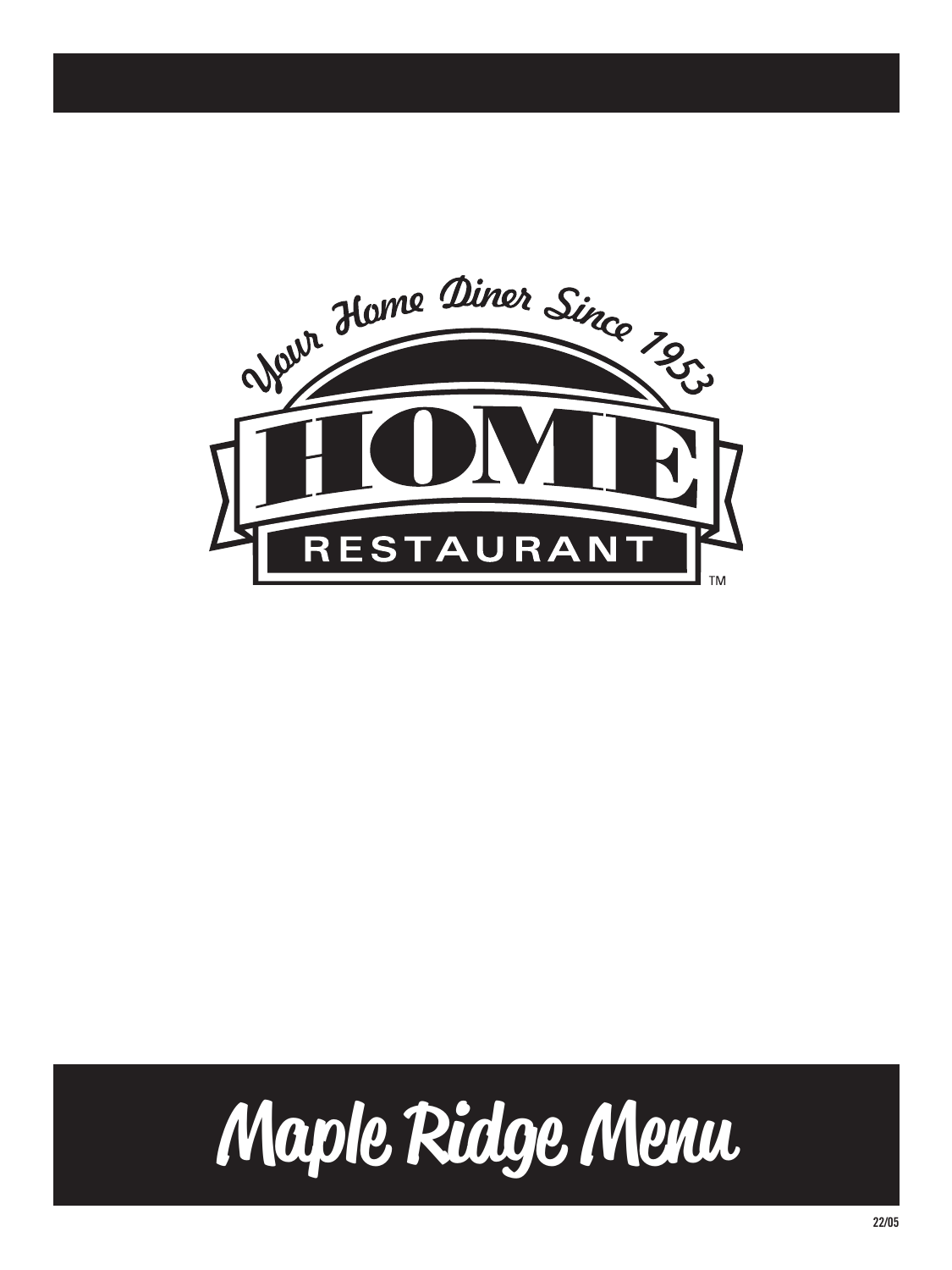

**OPEN – 11AM**



#### **BACON AND EGGS 14.49** *CLASSIC*

Four slices of premium smoked bacon

#### **HAM AND EGGS 14.49**

#### **PORK SAUSAGE AND EGGS 14.49**

**MOUNTAIN MAN BREAKFAST 17.69** *CLASSIC*

Three eggs with bacon, ham and sausage

#### **FARMER'S SAUSAGE AND EGGS 16.99**

German style Farmer's Sausage



**WITH SHREDDED HASHBROWNS OR COUNTRY BREAKFAST FRIES & TOAST**

#### **'HOME' COUNTRY OMELETTE 17.29** *CLASSIC*

Grilled mushrooms, onions, tomatoes, peppers, Cheddar, served with Farmer's Sausage

#### **WESTERN OMELETTE 16.29**

Diced ham, mushrooms, peppers, onions and tomato with cheddar cheese

#### **BENNY OMELETTE 16.29**

Thin sliced ham and Mozzarella cheese, topped with rich hollandaise



#### **EGGS BLACKSTONE 15.69**

Two poached eggs with bacon and tomato, topped with rich hollandaise, served on a toasted english muffin

#### **EGGS BENEDICT 15.69**

Two poached eggs with shaved ham, topped with rich hollandaise, served on a toasted english muffin

#### **'HOME' STACK 10.99**

Three large, fluffy pancakes **Add berry sauce and whipped cream 2.99 Add a side of bacon or sausage 4.99**

#### **ROCKY MOUNTAIN BOWL 17.29**

Golden country fried potatoes topped with diced sausages, bacon and ham. Finished with melting mozzarella cheese and fluffy scrambled eggs. Served with toast

#### **VEGGIE LOVER'S BOWL 14.99**

Loaded with vegetables! Mushrooms, tomatoes, onions and peppers on country fried potatoes with melting cheddar cheese and fluffy scrambled eggs. Topped with salsa and served with toast

#### **BEVERAGES**

#### **SIDES**

**Mug of Hot Chocolate 4.29 Iced Tea & Soft Drinks 3.99** (free refills with meal) **Assorted Juices 3.69 2% Milk 3.69**

**Bacon, Sausage or Ham 4.99 Country Breakfast Fries 4.29 Shredded Hashbrowns 4.29 Toast & Jam 2.99 English Muffin 2.99**



#### **SENIOR'S BACON AND EGG 10.99**

One farm fresh egg, two slices of bacon served with shredded hashbrowns or country breakfast fries and one slice of toast

#### **SENIOR'S SHORT STACK 10.99**

Two large fluffy pancakes with two strips of bacon or sausages

### gluten friendly

**ENJOY A SELECTION OF GLUTEN FRIENDLY BREAKFASTS. SERVED WITH SHREDDED HASHBROWN AND TOMATO SLICES.**

#### **FARMER'S SAUSAGE AND EGGS 16.99 BACON AND EGGS 14.49 HAM AND EGGS 14.49**

#### **'HOME' COUNTRY OMELETTE 17.29**

#### **WESTERN OMELETTE 16.29**

Diced ham, mushrooms, peppers, onions and tomato with cheddar cheese

#### **Substitute a gluten free bun for your tomato slices for 0.99.**

These items do not contain gluten however we cannot guarantee that cross contamination does not occur. Country Breakfast Fries contain gluten and are not safe for those with sensitivities or allergies **Please ask your server for details and alert them to any serious sensitivities or allergies.**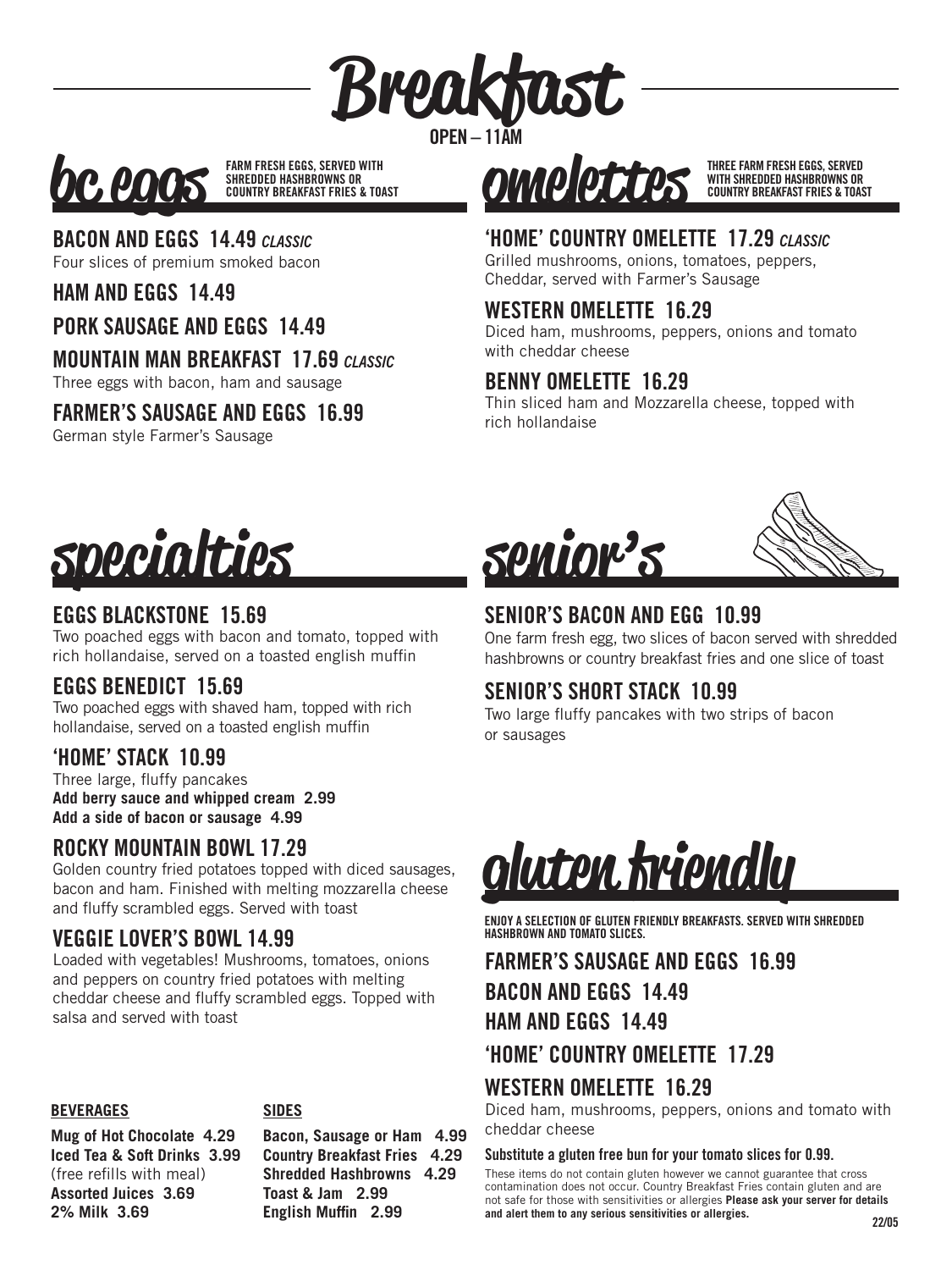## Lunch & Dinner

**11AM – CLOSE**





#### **CUP OF 'HOME' SOUP 5.29**

**CUP OF CLAM CHOWDER 5.29**

#### **'HOME' SOUP AND SALAD 11.69**

Cup of soup or chowder with 'Home' salad and garlic toast

#### **BOWL OF 'HOME' SOUP 6.29**

Ask your server for today's fresh made creations

#### **BOWL OF CLAM CHOWDER 6.29**

**CHICKEN CLUB SALAD 17.29** *GF*

honey dijon dressing and garlic toast

Our creamy and delicious signature recipe

## salads

#### **CHICKEN CAESAR SALAD 16.99**

Grilled chicken breast, served with garlic toast

#### **'HOME' GARDEN SALAD 13.99**

Our signature house salad tossed with white wine vinaigrette and topped with pumpkin seeds, cucumber, red onion and tomatoes. Served with garlic toast



#### **WITH HAND-CUT FRIES OR 'HOME' SALAD OR CUP OF SOUP**



#### **THE BIG CHEESE 10.99**

A grilled cheese sandwich with melted cheddar and mozzarella cheeses

#### **CLUBHOUSE SANDWICH 17.99** *CLASSIC*

Famous triple decker with loads of real turkey, bacon, tomatoes, lettuce and mayonnaise

#### **B.L.T. 12.49** *GF*

A classic! Bacon, lettuce and tomato

#### **BEEF DIP 17.99** *GF*

Tender house roasted beef piled on a toasted bun and served with au jus

#### **TOASTED VEGGIE LOVER'S 11.99** *GF*

Lettuce, tomato, cucumbers and red onions with chipotle mayo and cheddar cheese

#### **BBQ CHICKEN SANDWICH 16.99**

Crispy breaded chicken with coleslaw, tangy BBQ sauce, mayo and pickles on a warm toasted bun

Fresh lettuce topped with grilled chicken, cheddar cheese, bacon, tomato, cucumber and red onion, served with

#### **HOT TURKEY SANDWICH 16.69**

Smothered with rich 'Home' gravy, served open-faced on french bread with our stuffing

#### **TURKEY BREAST SANDWICH 13.99** *GF*

'Home' roasted turkey breast with mayonnaise and fresh lettuce on your choice of bread

#### **SIDE UPGRADES**

**Caesar Salad 0.99 Bowl of Clam Chowder or Daily Soup 0.99 Poutine 3.49 Sweet Potato Fries w/ Chipotle Mayo 2.99 Macaroni & Cheese 2.99**

GF = Gluten Friendly These items have no added gluten however we are not able to guarantee that cross contamination does not occur. Items such as French Fries and Sweet Potato Fries are produced in deep friers that are used to produce items that contain gluten. If you are highly sensitive we suggest you avoid deep fried items. In order to make item gluten friendly certain modifications may be necessary. Please ask your server for details.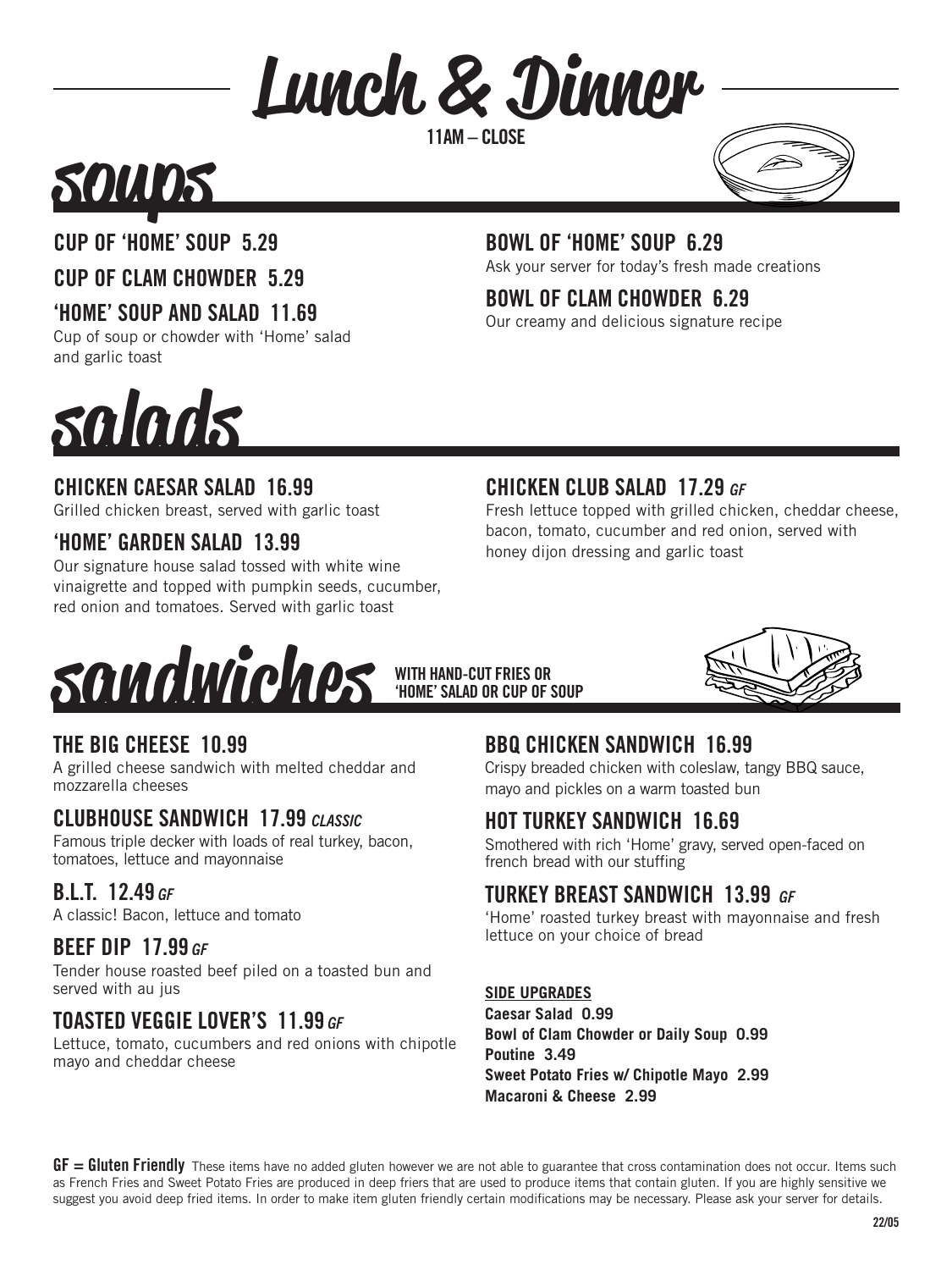Lunch & Dinner

**11AM – CLOSE**



#### **'HOME' FISH & CHIPS 17.49**

Two pieces, in our crispy batter, served on a tidal wave of fries and our signature coleslaw

#### **FARMER'S SAUSAGE & PEROGIES 16.99**

Cheddar cheese and potato perogies covered with sautéed onions and bacon



**'HOME' SALAD OR CUP OF SOUP**

All of our burgers feature a 4oz beef patty with mayonnaise, relish, red onions, lettuce and tomatoes

**THE MUSHROOM MOZZA 16.99** *GF*

**THE BACON CHEDDAR 16.99** *GF*

**THE WORKS 17.99** *GF* Mushrooms, bacon and cheddar cheese

**DELUXE CHEESE BURGER 15.49** *GF*

#### **MACARONI & CHEESE 15.99**

Macaroni noodles baked with our signature white cheese sauce and topped with parmesan bread crumbs

#### **CHICKEN FINGERS AND FRIES 15.99**



**THE KANSAS CITY BBQ 17.49** *GF* Tangy BBQ sauce with bacon and mozzarella cheese

**Additional toppings 1.49** Cheddar, mozzarella, bacon, mushrooms

**Make it a double for 2.99** Add an extra 4oz patty to any burger

**Substitute a Crispy Chicken for 1.99 Substitute a Veggie Pattie on any burger for no additional charge**

FARM FRESH EGGS, SERVED WITH SHREDDED<br>HASHBROWNS OR COUNTRY BREAKFAST FRIES & TOAST



#### **MOUNTAIN MAN BREAKFAST 17.69**

Three eggs with bacon, ham and sausage

#### **ROCKY MOUNTAIN BOWL 17.29**

Diced ham, bacon & sausages over crispy country wedges and mozzarella cheese, then topped with scrambled eggs

**HAM AND EGGS 14.49 SAUSAGE AND EGGS 14.49**

**FARMER'S SAUSAGE AND EGGS 16.99**

German style farmer's sausage

**BACON AND EGGS 14.49**

Four slices of premium smoked bacon



**MUG OF HOT CHOCOLATE 4.29 ICED TEA & SOFT DRINKS 3.99**

(free refills with meal)

**OUR HOUSE BLEND COFFEE IS NOW AVAILABLE FOR YOUR HOME OR AS A GIFT. ASK YOUR SERVER FOR DETAILS 9.99**

**ASSORTED JUICES 3.69** 

**2% MILK 3.69**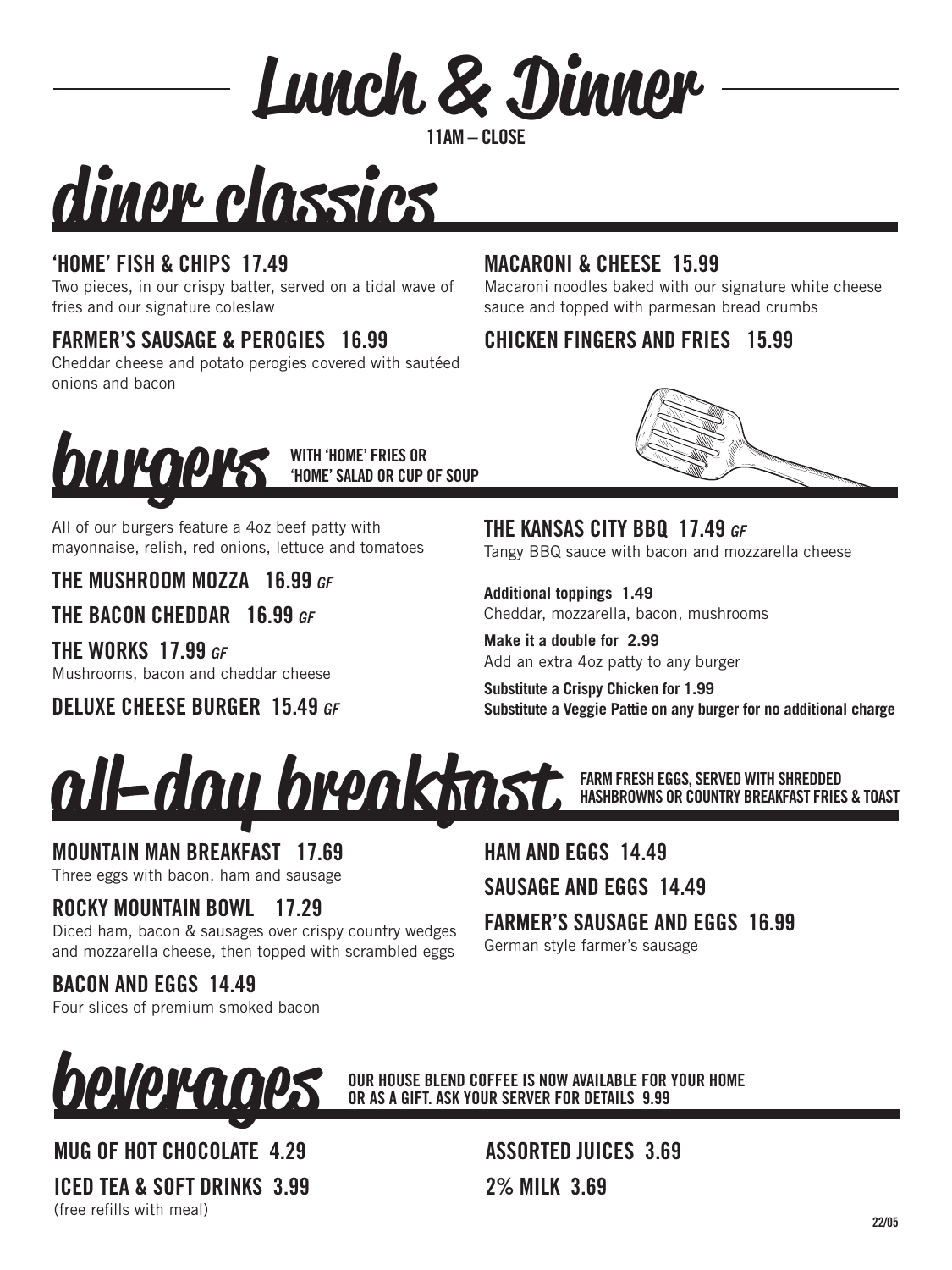Lunch & Dinner

**11AM – CLOSE**



#### **SCHNITZEL CHAMPIGNON 19.49**

Tender pork Schnitzel smothered with fresh sautéed mushrooms. Served with mashed potatoes and vegetables

#### **BEEF LIVER 18.49**

Rich breaded beef liver topped with beef gravy, sauteed onions and bacon. Served with mashed potatoes and vegetables

#### **CLASSIC MEATLOAF 17.99**

Our famous meatloaf dinner smothered with beef gravy. Served with mashed potatoes and vegetables

#### **ROAST BEEF DINNER 19.49**

Tender house roasted sirloin beef with our new beef gravy. Served with mashed potatoes and vegetables

#### **SPAGHETTI & MEATBALLS 15.49**

Spaghetti noodles and meatballs tossed with our delicious basil marinara sauce. With garlic toast

#### **SCHNITZEL PARMESAN 16.29**

Pork Schnitzel served over a bed of spaghetti marinara and topped with melted mozzarella cheese. Served with garlic toast

#### **GOLDEN SCHNITZEL 17.99**

Tender hand-breaded pork Schnitzel in our rich 'Home' gravy with mashed potatoes and vegetables

#### **TURKEY DINNER 19.49**

'Home' oven roasted Turkey, served with stuffing, mashed potatoes and vegetables, cranberry sauce and gravy

#### **NONNA'S MEATLOAF 17.99**

Topped with Marinara sauce and sautéed onions. Served with mashed potatoes and vegetables



#### **SCHNITZEL CHAMPIGNON 17.49**

Tender pork Schnitzel smothered with fresh sautéed mushrooms. Served with mashed potatoes and vegetables

#### **BEEF LIVER 16.49**

Rich breaded beef liver topped with beef gravy, sauteed onions and bacon. Served with mashed potatoes and vegetables

#### **CLASSIC MEATLOAF 15.99**

Our famous meatloaf dinner smothered with beef gravy. Served with mashed potatoes and vegetables

#### **ROAST BEEF DINNER 17.49**

Tender house roasted sirloin beef with our new beef gravy. Served with mashed potatoes and vegetables

#### **SPAGHETTI & MEATBALLS 13.49**

Spaghetti noodles and meatballs tossed with our delicious basil marinara sauce. With garlic toast

#### **GOLDEN SCHNITZEL 15.99**

Tender hand-breaded pork Schnitzel in our rich 'Home' gravy with mashed potatoes and vegetables

#### **TURKEY DINNER 17.49**

'Home' oven roasted Turkey, served with stuffing, mashed potatoes & gravy, vegetables and cranberry sauce.

#### **NONNA'S MEATLOAF 15.99**

Topped with Marinara sauce and sautéed onions. Served with mashed potatoes and vegetables

#### **'HOME' FISH & CHIPS 15.49**

One piece of fish in our crispy batter, served on a wave of fries and our signature coleslaw

#### **MACARONI & CHEESE 13.99**

Macaroni noodles baked with our signature white cheese sauce, topped with parmesan bread crumbs and served with garlic toast